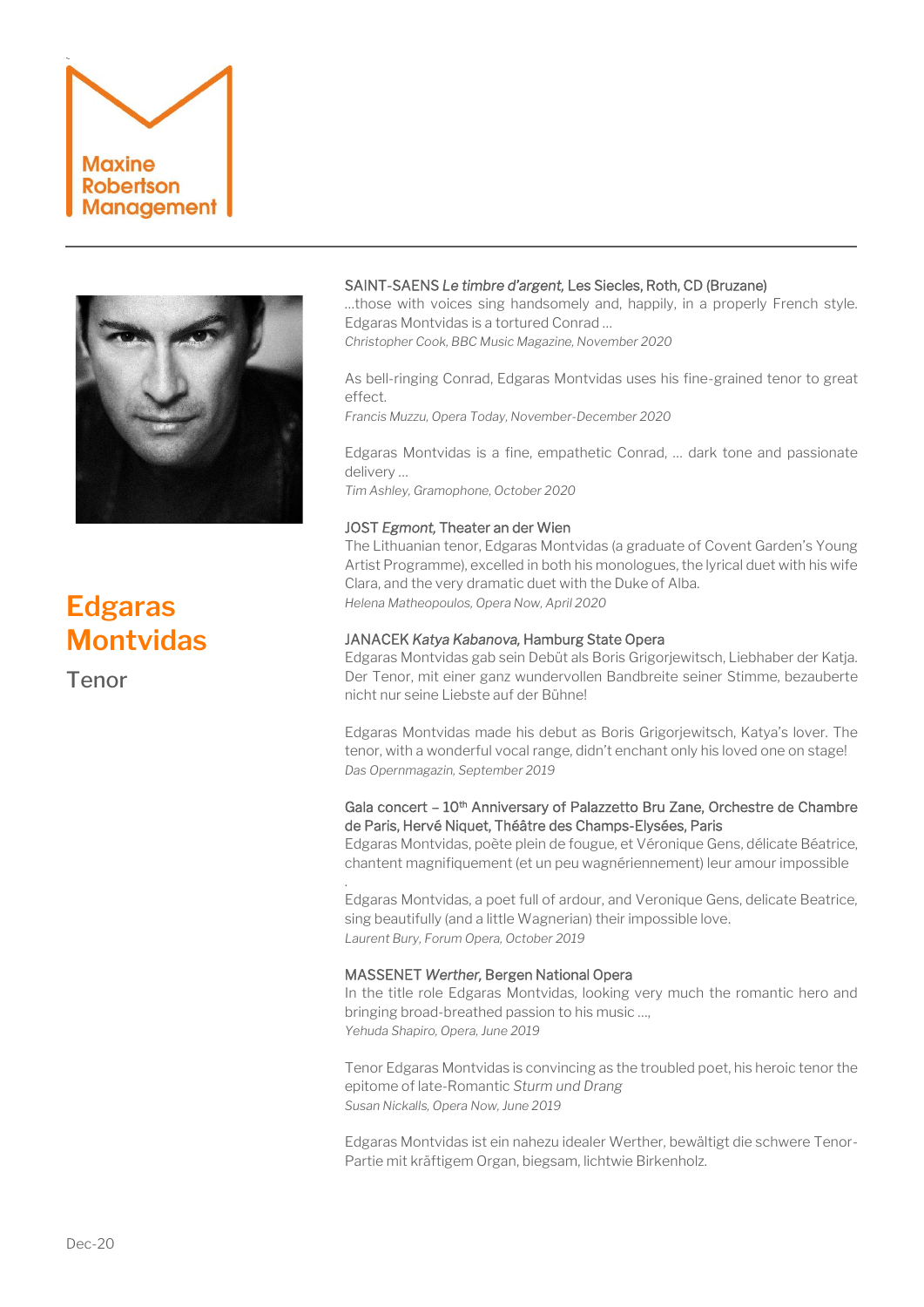

Edgaras Montvidas is a near-ideal Werther, mastering the heavy tenor role with a strong voice, which is pliable and as light as birch wood.

RAVEL *L'heure espagnole¸* London Symphony Orchestra, François-Xavier Roth

Gonzalve can sometimes seem difficult to cast - it needs a singer who somehow needs to inhabit two rather indistinct worlds. Edgaras Montvidas effortlessly sang the role with much expression, but he was also able to define the poet who rather seems aloof from reality. His tenor was probably the most shining voice of the evening, the one which came closest to mirroring the precision and beauty that came from the orchestra.

*Marc Bridle, Opera Today, April 2019*

Isabelle Druet's smart, sassy Concepciòn, Thomas Dolié's goofily innocent Ramiro, Nicolas Cavallier's pompous Gomez, Edgaras Montvidas's preening Gonzalve, and Jean-Paul Fouchécourt's neat, knowing Torquemada — a willing cuckold — formed a formidable cast for this irresistible comedy. *Anna Picard, The Times, April 2019*

### SZYMANOWSKI *Harnasie*, London Symphony Orchestra, Sir Simon Rattle

… a fervent tenor (Edgaras Montvidas)… *Richard Morrison, The Times, December 2018*

### BARBER *Vanessa,* Glyndebourne Festival Opera, 2018

As Anatol, the tenor Edgaras Montvidas, in glorious voice, cleverly manages to avoid turning his role into a parody of the dastardly Lothario. *Stephen Pettitt, The Times, August 2018*

Montvidas is all seductive elegance, but his charm can turn to cynicism in a flash when his guard is down, and we fully understand why Verrez's proud, sensual Erika finds him both so attractive and so suspicious. *Tim Ashley, The Guardian, August 2018*

Edgaras Montvidas is convincing as Anatol… *Barry Millington, The Evening Standard, August 2018*

Edgaras Montvidas was thoroughly credible as the caddish Anatol: amongst the overheard interval chatter was an "of course, we've all met men like that". … Montvidas was at his best in the superb duet with Bell, "Love has a bitter core", a brilliant expression of a lover listening without hearing. *David Karlin, Bachtrack, August 2018*

#### & Opus Arte DVD released 2019:

…Edgaras Montvidas oozes boyish charm as Anatol. *Christopher Cook, BBC Music Magazine, September 2019 – Opera Choice*

#### MASSENET *Werther*, l'Opera nationale de Lorraine

Qui peut chanter Werther après Jonas Kaufmann et Juan Diego Flórez ? Edgaras Montvidas. Le Lituanien s'est approprié le romantisme introverti et douloureux du personnage de Goethe, avec une ligne parfaite... et un sens admirable de la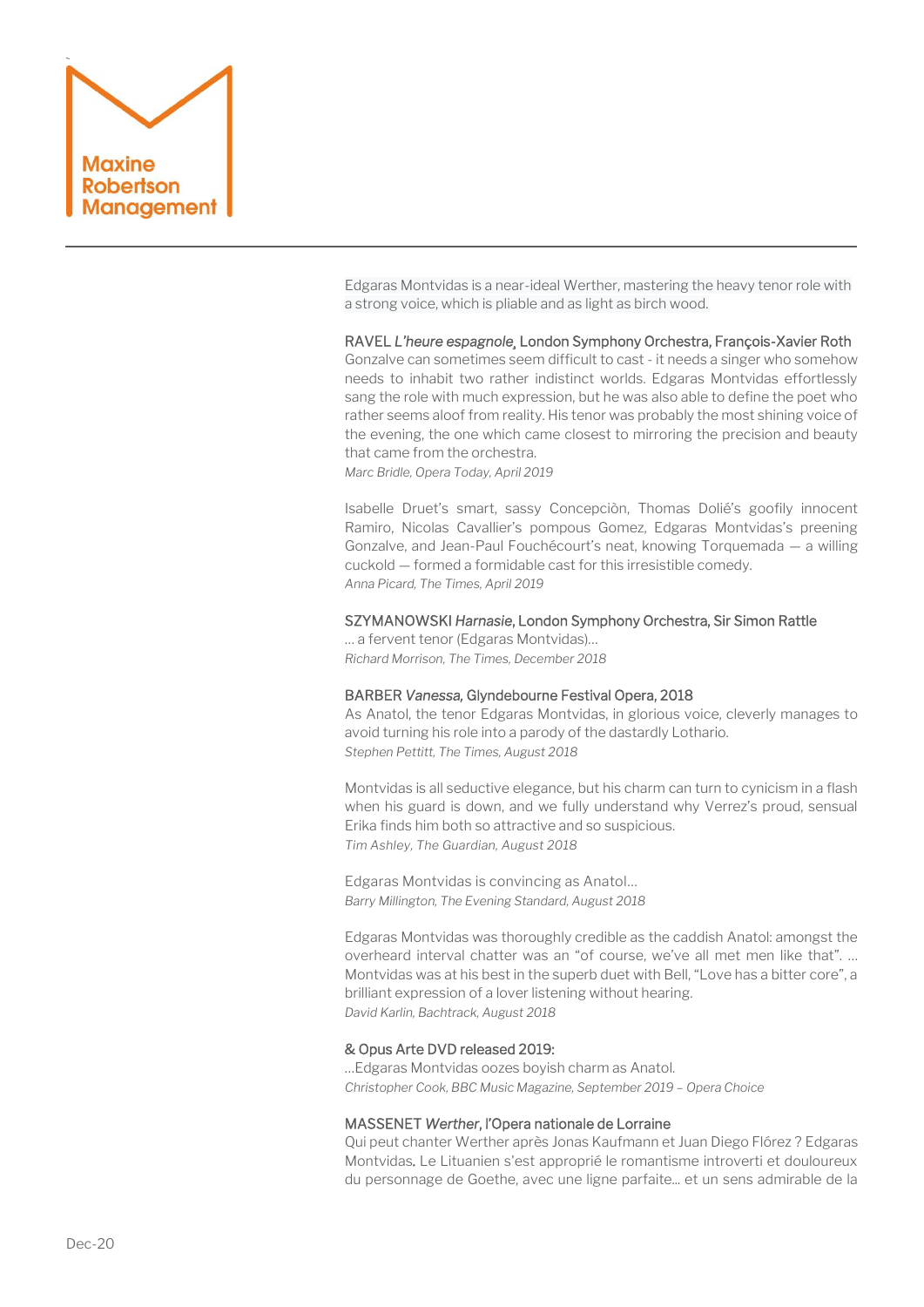

prosodie française. S'il a du soleil dans la voix, c'est, par le jeu des nuances et des couleurs, le soleil noir de la mélancolie.

Who can sing Werther after Jonas Kaufmann and Juan Diego Flórez? Edgaras Montvidas. The Lithuanian appropriated the introverted and painful romanticism of Goethe's character, with a perfect line ... and an admirable sense of French prosody. If he has sunshine in his voice, it is, by the play of nuances and colours, the black sun of melancholy. *Didier Van Moere, Diapason, May 2018*

Le tenor lithuanien Edgaras Montvidas "est" Werther dès son entrée en scène, par le physique comme par la voix. La couleur ambrée de celle-ci est immédiatement prenante, avec une teinte mélancolique qui colle au personage, dans la puissance comme dans la nuance.

The Lithuanian tenor, Edgaras Montvidas, "is' Werther, as soon as he makes his entrance, both physically and vocally. The amber colour of his voice is immediately appealing, with a melancholy hue that attaches itself to the character, in both the power and the nuance. *Christian Merlin, Le Figaro, May 2018*

Edgaras Montvidas remplit le rôle-titre avec excellence. Le style français lui va comme un gant, son ténor est puissant dans sa suavité et intéressant comme un bonbon de caramel au beurre sale … son timbre est toujours soutenu par une technique vocale qui montre sa solidité dans les demi-teintes subtiles

Edgaras Montvidas performs the title role with excellence. The French style fits him like a glove, his tenor is powerful in his suavity and interesting as a sweet caramel with salted butter … his timbre is always supported by a vocal technique that shows his strength in the subtle halftone *Beate Langenbruch, Bachtrack, May 2018*

Le Lituanien Edgaras Montvidas incarne un Werther de chair et de sang…

The Lithuanian, Edgaras Montvidas, embodies a Werther of flesh and blood … *Michel Le Naour, Concertclassic.com, May 2018*

#### GOUNOD *Faust*, Vilnius City Opera

Both Ekaterina Goncharova (Marguerite) and Edgaras Montvidas (Faust) were admirable all night … Montvidas, a former Young Artist at Covent Garden sang a fresh, eager, and charming Faust with appealing legato. *Andrew Mellor, Opera, June 2018*

#### DANTE *Godard,* Munich Radio Orchestra, Ulf Shirmer. CD

Edgaras Montvidas and Veronique Gens make a fine pair of lovers, their ardent duet in Act 2 being one of the high spots … *Richard Lawrence, Gramophone 2018*

DONIZETTI *Lucia di Lammermoor*, Semper Oper Dresden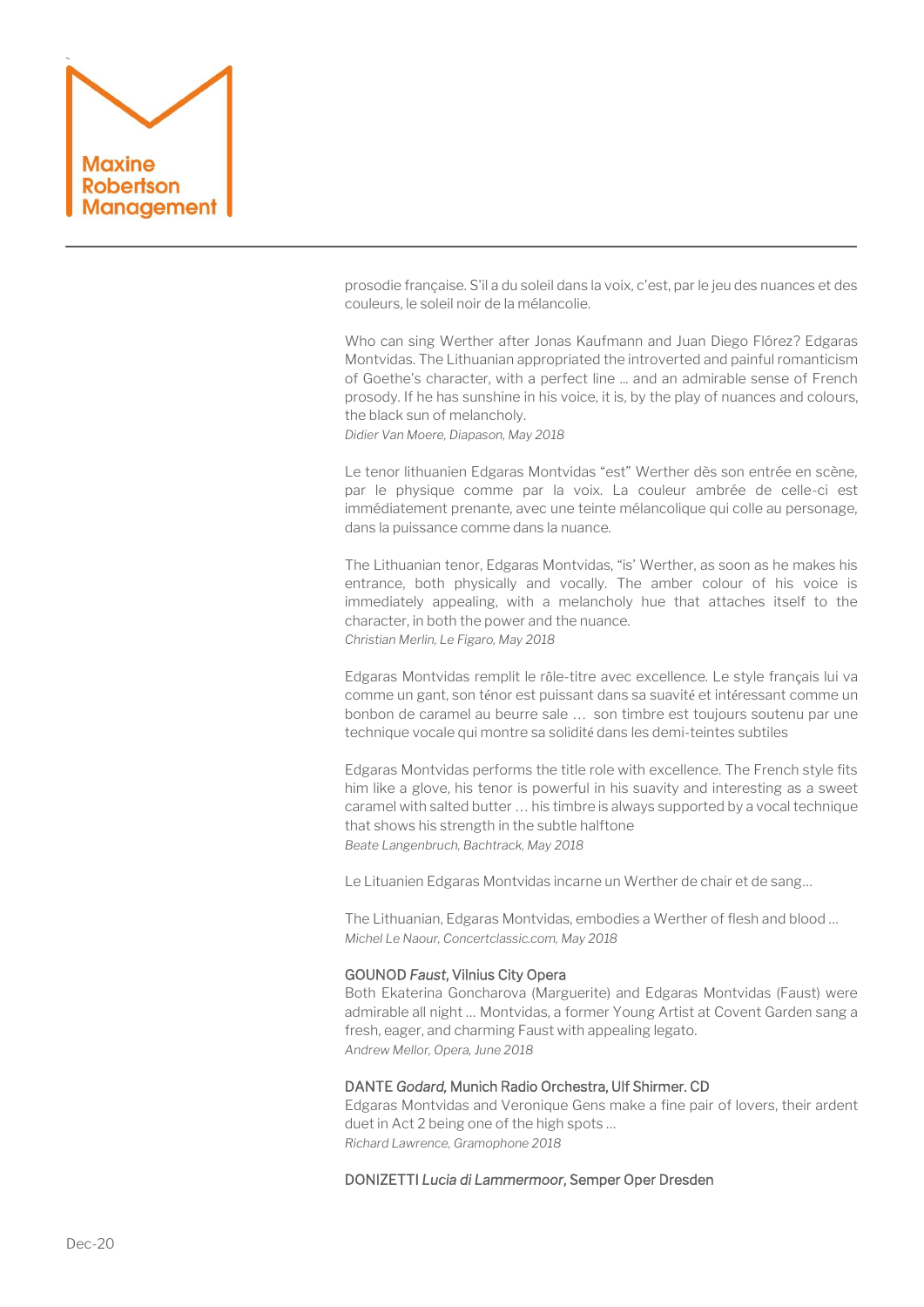

Der Überraschungsstar des Abends aber ist der Lette Edgaras Montvidas. Ein Tenor von erstaunlicher stimmlicher Klarheit, berauschender Höhe und ein hervorragender Schauspieler! Sein Edgardo singt nicht nur von Liebe und Verrat, nein, Edgaras Montvidas selbst liebt, wird verraten und leidet bis zu seinem Selbstmord mit jeder Faser auf der Bühne der Semperoper.

The surprise star of the evening, however, is the Latvian Edgaras Montvidas. A tenor of astonishing vocal clarity, heady heights and a great actor! His Edgardo not only sings of love and betrayal, no, Edgaras Montvidas loves himself, is betrayed and suffers until his suicide with every fiber on the stage of the Semperoper.

*Music in Dresden.de, November 2017*

In the tenor department, Edgaras Montvidas uses his languid tone to underpin his sympathetic charisma as Edgardo. *Neue Musik Zeitung, November 2017*

#### VERDI *Requiem,* Royal Scottish National Orchestra, Prieto

The soloists, soprano Evelina Doraceva, mezzo Elizabeth DeShong, tenor Edgaras Montvidas and bass-baritone Hanno Muller-Brachmann, were phenomenal, adding real top-drawer status to the event. *Michael Tumelty, The Herald, 4 December 2016*

#### STRAUSS *Capriccio,* La Monnaie

Die Sänger - in den Hauptrollen Sally Matthews als Gräfin, Edgardas Montvidas als Musiker, Lauri Vasar als Dichter - sind alle so delikat, phantasievoll und genau in ihrer Darstellung, dass sie die Vergrößerung durch die Kamera nicht zu fürchten brauchen

The singers in the principal roles – Sally Matthews as the Countess, Edgaras Montvidas as the Musician, Lauri Vasar as the Poet – are all are all so delicate, imaginative and accurate in their representation that they need not fear the close-up of the camera.

*Jan Brachmann, Frankfurter Allgemeine Zeitung, 9 November 2016*

Edgaras Montvidas lance vers le ciel ses phrases de ténor avec aisance … Edgaras Montvidas launches his tenor phrases up to heaven with ease … *Dominique Joucken, Forum Opera, 2 November 2016*

Also notable were the two key figures of Olivier and Flamand, played respectively by Lauri Vasar and Edgaras Montvidas. *John McCann, Opera, February 2017*

#### MOZART *Don Giovanni* Sante Fe Opera

Tenor Edgaras Montvidas infused dignity into Don Ottavio … he is a Mozart tenor to reckon with.

*James M Keller, Santa Fe New Mexican, 4 July 2016*

#### OFFENBACH *Les Contes d'Hoffmann*, Komische Oper, Berlin

Königer and Montvidas were a fascinatingly contrasting pair, the first with a suave, light baritone, the second recklessly going for it, especially in the editorially enhanced Vencie act.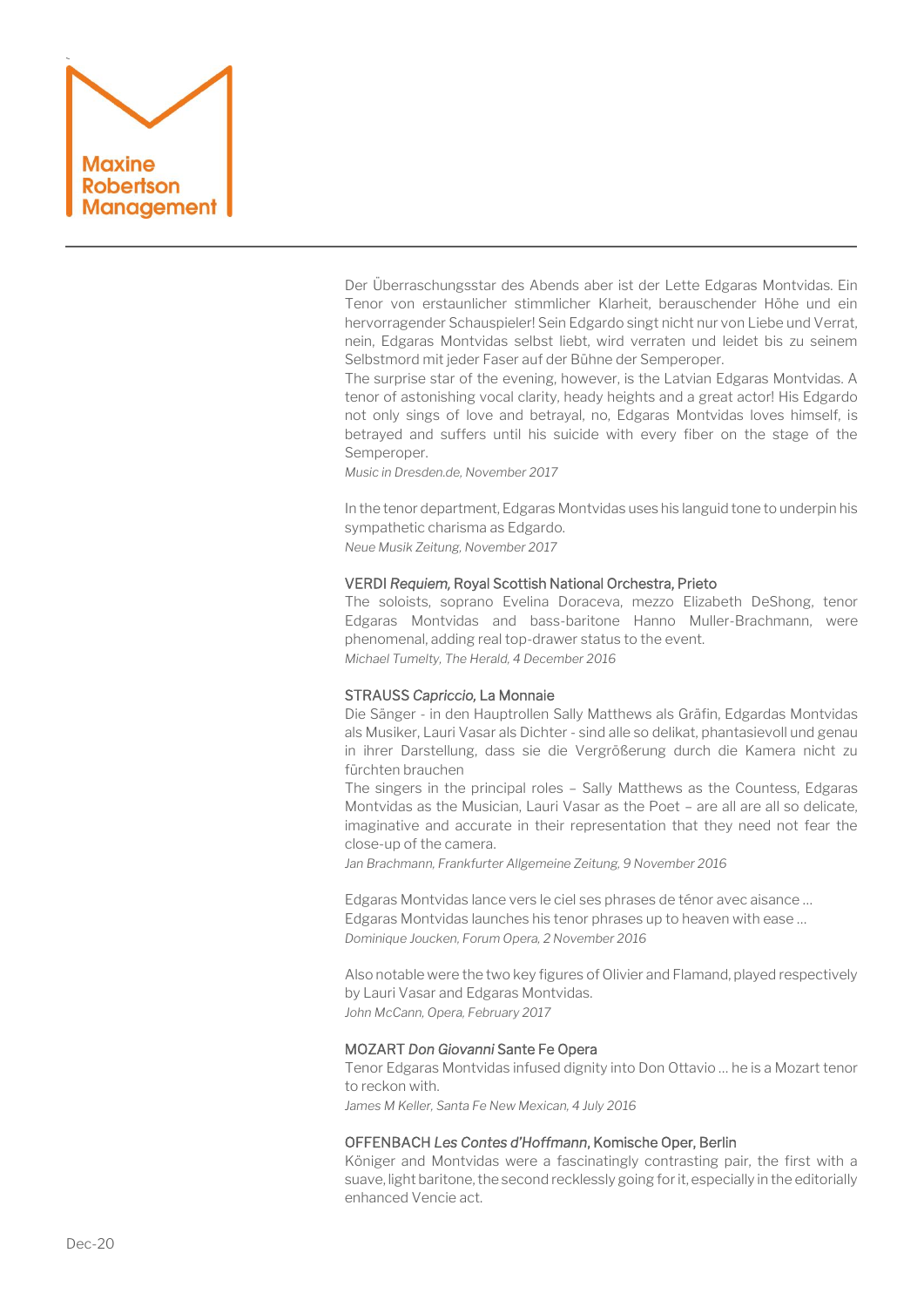

*Opera, February 2016*

# BENJAMIN GODARD *Dante,* Symphonieorchester des Bayerischen Rundfunks, Ulf Schirmer, Munich & Versailles.

Confronté à un rôle lourd, Edgaras Montvidas fait forte impression … peu de ténors assumeraient aujourd'hui le rôle de Dante avec autant de vaillance et de sensibilité.

Faced with a heavy role, Edgaras Montvidas was impressive … few tenors now assume the role of Dante with so much courage and sensitivity. *Laurent Bury, Forum Opera, 2 February 2016*

Gut bestellt war es ebenfalls um die Solistenriege, angefuehrt von Edgaras Montvidas, der mit kraftvollem Tenor die hoch gelagerte Titelrolle souveraen meisterte.

The soloist ranks were well-appointed, led by Edgaras Montvidas, who mastered the title role with his powerful tenor.

*Tobias Hell, Muenchner Merkur, 2 February 2016*

Die Melodien kommen dem exquisiten Saengerensemble zugute, allen voran Edgaras Montvidas, der die lange, kraftintensive und - typisch franzoesisch - sehr hoch liegende Titelpartie mit schoenem Timbre und praechtigem Stimmkern bewaeltigt.

The melodies benefit the exquisite ensemble of singers, above all Edgaras Montvidas who conquered the long, intense and – typically French – very highlying title role with a beautiful timbre and a magnificent vocal core. *Michale Stallknecht, Sueddeutsche Zeitung, 2 February 2016*

# FÉLICIEN DAVID *Herculanum*, Brussels Philharmonic, Hervé Niquet, Ediciones Singulares recording

Edgaras Montvidas dramatically engaged as Hélios. *George Hall, Opera, January 2016*

Edgaras Montvidas offert à Hélios une voix rayonnante et un français excellent… Edgaras Montvidas portrays Hélios with a radiant voice and excellent French… *Laurent Bury, Forumopera, 4 September 2015*

…l'articulation est impeccable, et le phrase modelé sans déroger aux canons du style français

His articulation is impeccable and the phrases shaped without ignoring the canons of the French style.

*Didier Van Moere, Diapason, October 2015*

...tenor Edgaras Montvidas yields willingly in a lovely 'Air de l'extase'. *Charles Downey, The Washington Post, 18 December 2015*

### MOZART *Die Entführung aus dem Serail*, Glyndebourne Festival Opera, Robin **Ticciati**

Belmonte was Edgaras Montvidas, who persuasively looks and acts the part of a handsome Spanish nobleman. He phrases with poise and intelligence… *Rupert Christiansen, The Telegraph, 14 June 2015*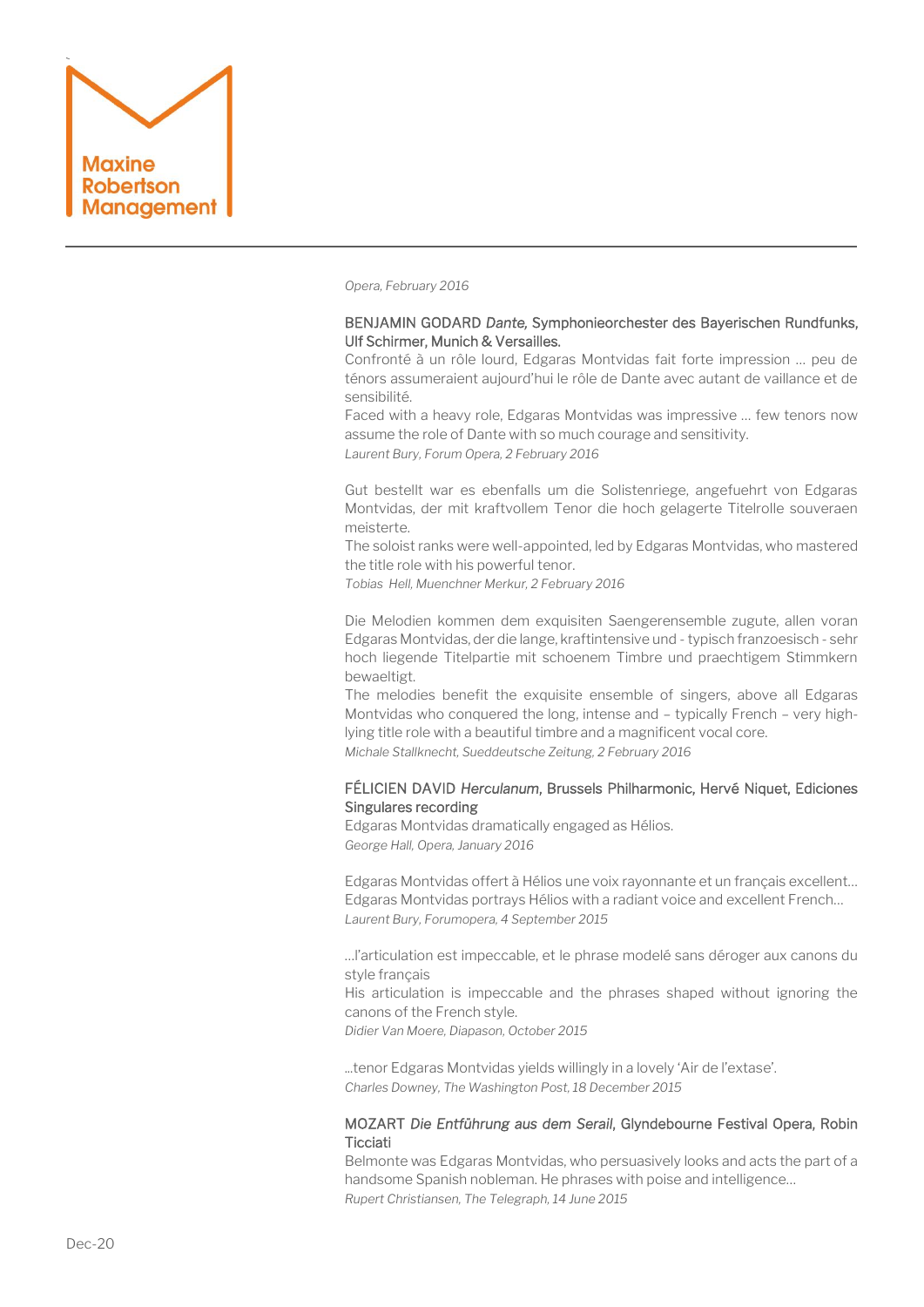

…Edgaras Montvidas sang with great eloquence… *Roger Parker, Opera, August 2015*

…Edgaras Montvidas an aristocratic Belmonte. *Richard Fairman, Financial Times, 16 June 2015*

Belmonte's more straightforward character, ardent and dependable is stylishly projected by Edgaras Montvidas… *Barry Millington, London Evening Standard, 16 June 2015*

Montvidas cuts a heroic figure, playing nicely off Breden Gunnell's Pedrillo in the comic sections, while bringing us back to an altogether more lyrical sincerity with his arias.

*Alexandra Coghlan, New Statesman, 15 June 2015*

Edgaras Montvidas and Sally Matthews exude opera seria pathos… *Michael Church, The Independent, 16 June 2015*

#### SYMANOWSKI *King Roger*, Boston Symphony Orchestra, Charles Dutoit

Edgaras Montvidas was excellent in the role of the shepherd, singing with a sweet-toned tenor that conveyed the score's sensual refinement. *Jeremy Eichler, The Boston Globe, 6 March 2015*

# SAINT-SAËNS *Les Barbares*, Choeur Lyrique et Orchestre Symphonique de Saint-Étienne, Laurent Campellone, Ediciones Singulares recording

...le Marcomir lumineux d'Edgaras Montvidas. La diction et le style du jeune ténor lituanien, qui saisissaient déjà au concert, sont préservés…

…the luminous Marcomir of Edgaras Montvidas. The diction and style of the young Lithuanian tenor which had already dominated the concert, is preserved here…

*Gérard Condé, Opéra Magazine, Décembre 2014*

…sung with delicacy by Montvidas and Hunold… *Hugo Shirley, Gramophone, February 2015*

What a find…what a voice…he floated the ending beautifully…definitely one of the highlights…

*BBC Radio 3, CD Review, 10 January 2015*

#### TCHAIKOVSKY *Eugene Onegin*, Glyndebourne Festival Opera

…the male who strikes home is Edgaras Montvidas's Lensky, eloquently virile enough to actually make his duel with Onegin borderline believable. *Geoff Brown, The Times, 20 May 2014*

…[Edgaras Montvidas,](http://www.edgarasmontvidas.com/) who goes on to deliver an immaculately refined account of Lensky's elegiac aria… *George Hall, The Guardian, 20 May 2014*

Dec-20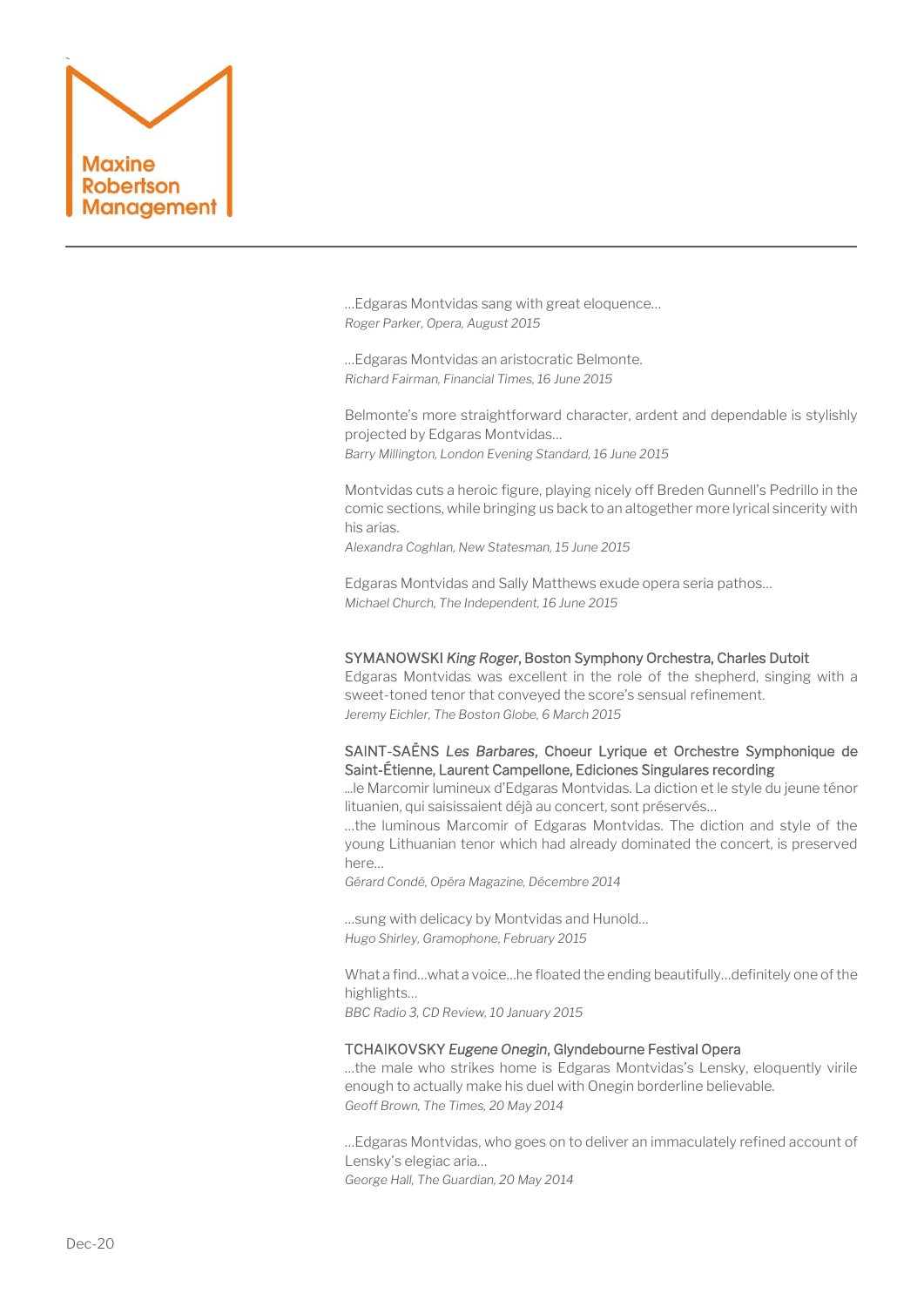

Edgaras Montvidas is a practised Lensky, in this production and much elsewhere, and delivered all the necessary goods. *Rodney Milnes, Opera, July 2014*

#### FÉLICIEN DAVID, *Herculanum*, Brussels Philharmonic, Hervé Niquet

Edgaras Montvidas, vaillant et lumineux Hélios, affirme une réelle affinité avec ce répertoire...son Francais, de surcroît, est quasi irreproachable. Edgaras Montvidas, the brave and luminous Helios, confirms a real affinity with this repertoire ... his French, moreover, is virtually flawless. *José Pons, Opera Magazine Today, April 2014*

#### SAINT-SAËNS, *Les Barbares,* [Opéra Théâtre de Saint-Etienne](http://maxine.webhop.net/sugar/index.php?module=mrm_event&action=DetailView&record=cc4e7d0f-5557-253d-7a58-51767210f5c5&parent_module=mrm_period&parent_id=236f0f79-1026-927f-3e59-51502d6e13fe&return_module=mrm_period&return_id=236f0f79-1026-927f-3e59-51502d6e13fe&return_action=DetailView)

Edgaras Montvidas...strong voice, which could also provide enchanting lyrical moments.

*Erna Metdepenninghen, Opera, May 2014*

Avec Edgaras Montvidas, ce répertoire dispose aussi d'un artiste précieux, qui unit à un français quasi parfait une belle couleur de voix...un chanteur au phrasé délicat, osant la voix de tête quand c'est nécessaire.

With Edgaras Montvidas, this repertoire also provides a valuable artist, who unites almost perfect French with a beautiful color of voice...a singer of delicate phrasing, daring head voice when necessary. *Laurent Bury, Forum Opera, 14 February 2014*

Edgaras Montvidas, ténor lyrique d'une élégance toute simple, tel qu'on imagine Marcomir...c'est par l'engagement et la diction que ce jeune Lituanien s'est distinguishé.

Edgaras Montvidas, a lyric tenor of simple elegance, just as we imagine Marcomir...it is with his commitment and diction that the young Lithuanian distinguished himself.

*José Pons, Opera Magazine Today, April 2014*

#### BRUNEAU *Requiem*, Orchestra and Chorus of La Monnaie, Brussels, Ludovic Morlot, Cypres Records

Ludovic Morlot and his Belgian forces sound classy...Edgaras Montvidas is the best of the quartet of soloists.

*Tim Ashley, The Guardian, 9 January 2014*

# J STRAUSS *Die Fledermaus,* English National Opera

Montvidas sang superbly...one of the highlights of the evening. *Peter Reed, Opera, December 2013*

...Edgaras Montvidas as a handsome Alfred and the ever-reliable Andrew Shore as Frank really stood out. *David Mellor, Mail on Sunday, 6 October 2013*

PUCCINI *La Rondine* The Royal Opera, Covent Garden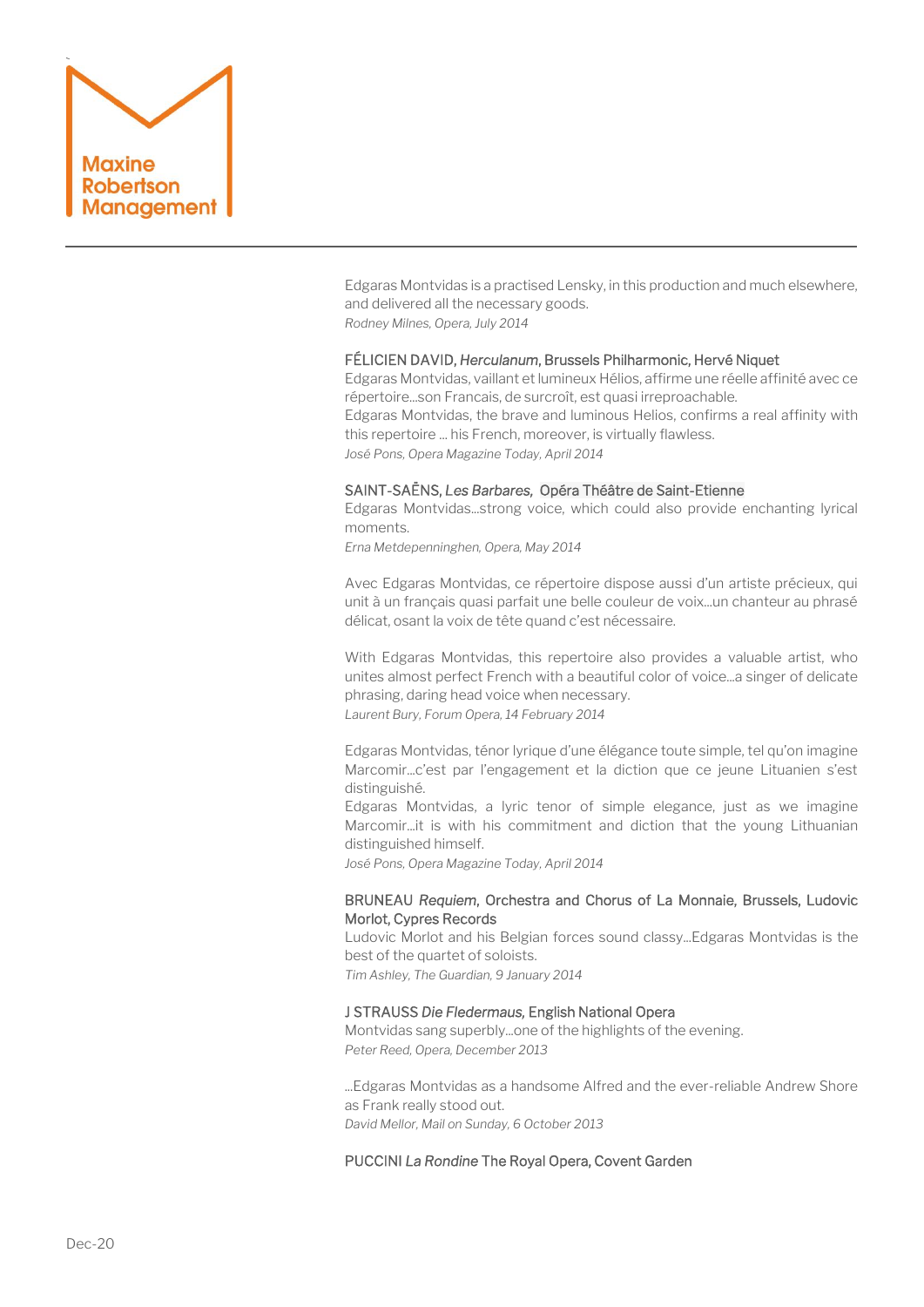

...it was left to Edgaras Montvidas, playing the poet Prunier with a debonair, slightly effete air, to take centre stage with some of the panache that was missing elsewhere...

*Richard Fairman, Financial Times, 9 July 2013*

Edgaras Montvidas's incarnation of the poet Prunier is vivid and resonant... *Michael Church, The Independent, 8 July 2013*

...Edgaras Montvidas, excellent as the effete Prunier... *Erica Jeal, The Guardian, 8 July 2013*

Edgaras Montvidas' immaculate vocal and physical exploration of the sophisticated society with Prunier. *George Hall, The Stage, 9 July 2013*

Edgaras Montvidas...in particular, aided by his tall stature, fashioned a genuinely persuasive character, a charming poseur forced by the heart to drop the pose... *Russ McDonald, Opera, September 2013*

# STRAVINSKY *Le Rossignol*, Ravel *L'enfant et les sortilèges*, Boston Symphony Orchestra, Charles Dutoit

...Edgaras Montvidas a fisherman whose tenor suggested the depth and mystery of the sea (Stravinsky)...And then there were the comic duets...Naef and Montvidas a the Chinese cup and the Wedgewood teapot...were so funny that even Dutoit could be seen braking into a smile (Ravel). *Jeffrey Gantz, The Boston Globe, 26 October 2012*

# STRAVINSKY *The Rake's Progress*, Scottish Opera, Siân Edwards

...Edgaras Montvidas's handsome, juicy-toned Tom is one of the most convincing I have seen...

*Hugh Canning, The Sunday Times, 25 March 2012*

Tom Rakewell was the personable Lithuanian tenor Edgaras Montvidas...he projected clearly and shaped "Love, too frequently betrayed" with lovely sensitivity.

*Rupert Christiansen, The Telegraph, 27 March 2012*

This is an ensemble piece, created for Scottish Opera by Scots. But its heartbeat is that of the Lithuanian tenor who uninhibitedly lives Tom's infatuations, his pubescent sense of enlightenment, his pride, self-indulgence and deranged venereal shame...to hear Stravinsky's music sung with such a sense of line and colour, such dash and élan, such opulence and intensity, is revelatory. *Anna Picard, The Independent, 26 March 2012*

Both the Lithuanian tenor and the British baritone gave incisive performances which could hardly be bettered. *Fiona Maddocks, The Observer, 25 March 2012*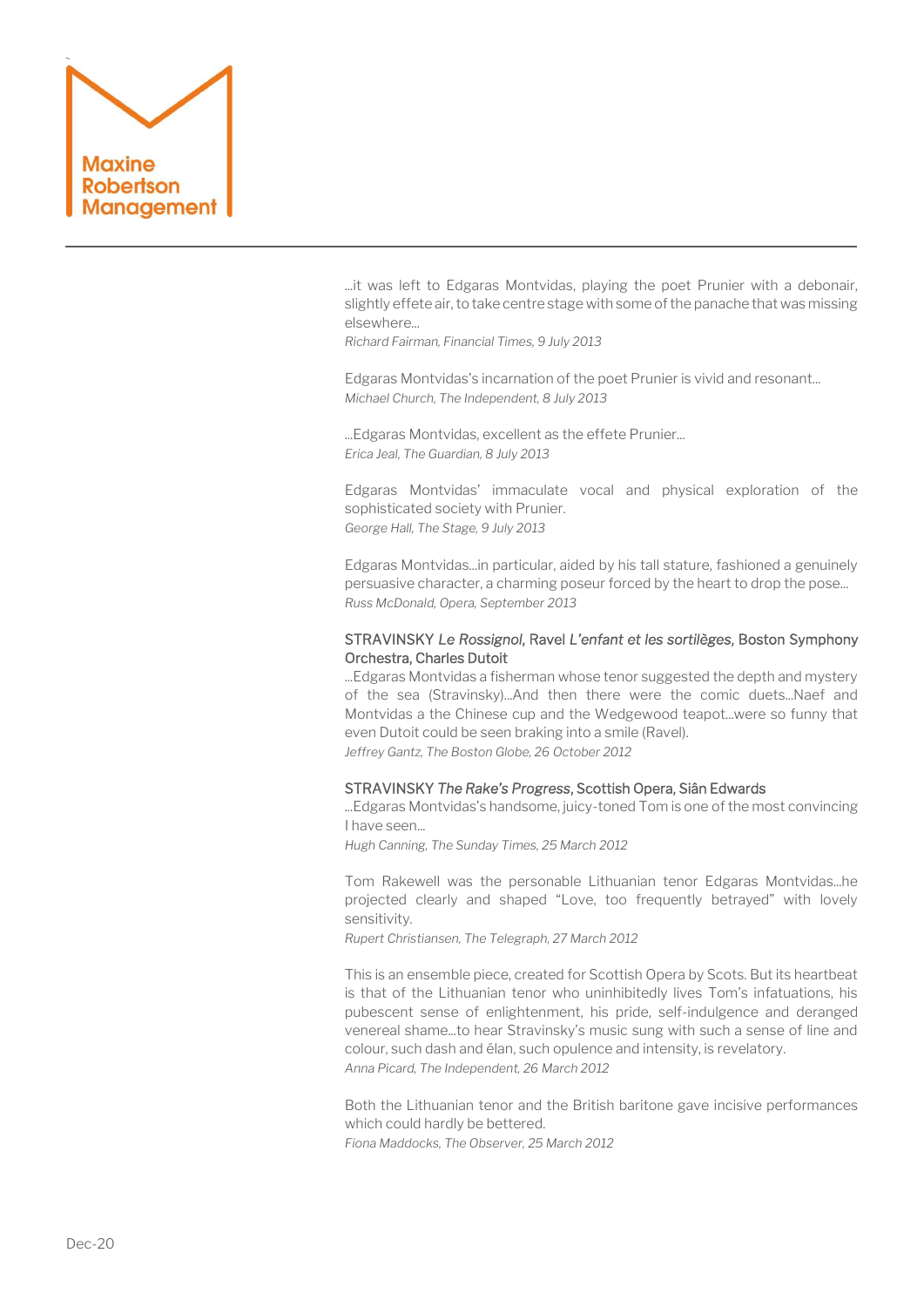

Montvidas and Page are outstanding...Montvidas dark-voiced and vulnerable: those moments when Stravinsky allows his emotions to penetrate the artifice are simply overwhelming.

*Tim Ashley, The Guardian, 18 March 2012*

...the Lithuanian tenor throws himself into the show with heart and soul, whether he is caddish or remorseful, or even being stripped to his breeches to be served up to the monstrously buxom Mother Goose. *Neil Fisher, The Times, 19 March 2012*

### MOZART *Idomeneo*, Netherlands Opera, John Nelson

Remarkably strong interpretation of Arbace by Lithuanian tenor Edgaras Montvidas.

*De Volkscrant, November 2011*

#### JoyceDiDonato – DivaDivo, Virgin Classics recording

The Lituanian Montvidas, Almaviva in the Barbiere item and Tebaldo in the Capuleti, has a tenor voice one would be particularly glad to hear more of. *Max Loppert, Opera, June 2011*

## VERDI *Rigoletto*, Scottish Opera, Tobias Ringborg

...Edgaras Montvidas shines as the smarmy, honey-voiced Duke. *Kate Molleson, The Guardian, 18 May 2011*

...Edgaras Montvidas' virile, virulent Duke...Montvidas' sex addict Duke, a man whose dissembling sweet talk disguises a sledgehammer seduction technique. His *La donna é mobile* is callous, lusty, lyrical and carefree, with a frustrated edge that borders on the psychopathetic. *Sarah Urwin Jones, The Times, 13 May 2011*

...a notably graceful account of *Parmi veder le lagrime*...everything he sang showed musical intelligence and good style. *Rupert Christiansen, The Telegraph, 13 May 2011*

...Edgaras Montvidas' towering and manful portrayal of the Duke, superbly sung and every bit the lucky survivor. *Kenneth Walton, The Scotsman, 14 May 2011*

# TSCHAIKOVSKY *Eugene Onegin*, Opéra de Lyon

The Lithuanian tenor Edgaras Montvidas gave Lensky youthful charm and a suave voice…

*Erna Metdepenninghen, Opera, August 2010*

#### STRAVINSKY *Le Renard/Le Rossignol,* Aix-en-Provence Festival

Les voix sont superbes…le ténor somptueusement lyrique d'Edgaras Montvidas. (The voices are superb…the sumptuously lyric tenor of Edgaras Montvidas.) *Le Figaro, July 2010*

On note aussi dans *Renard* la presence du tenor Edgaras Montvidas, don't la voix, bien que charpentée, nimbe ensuite de poésie le chant du Pêcheur.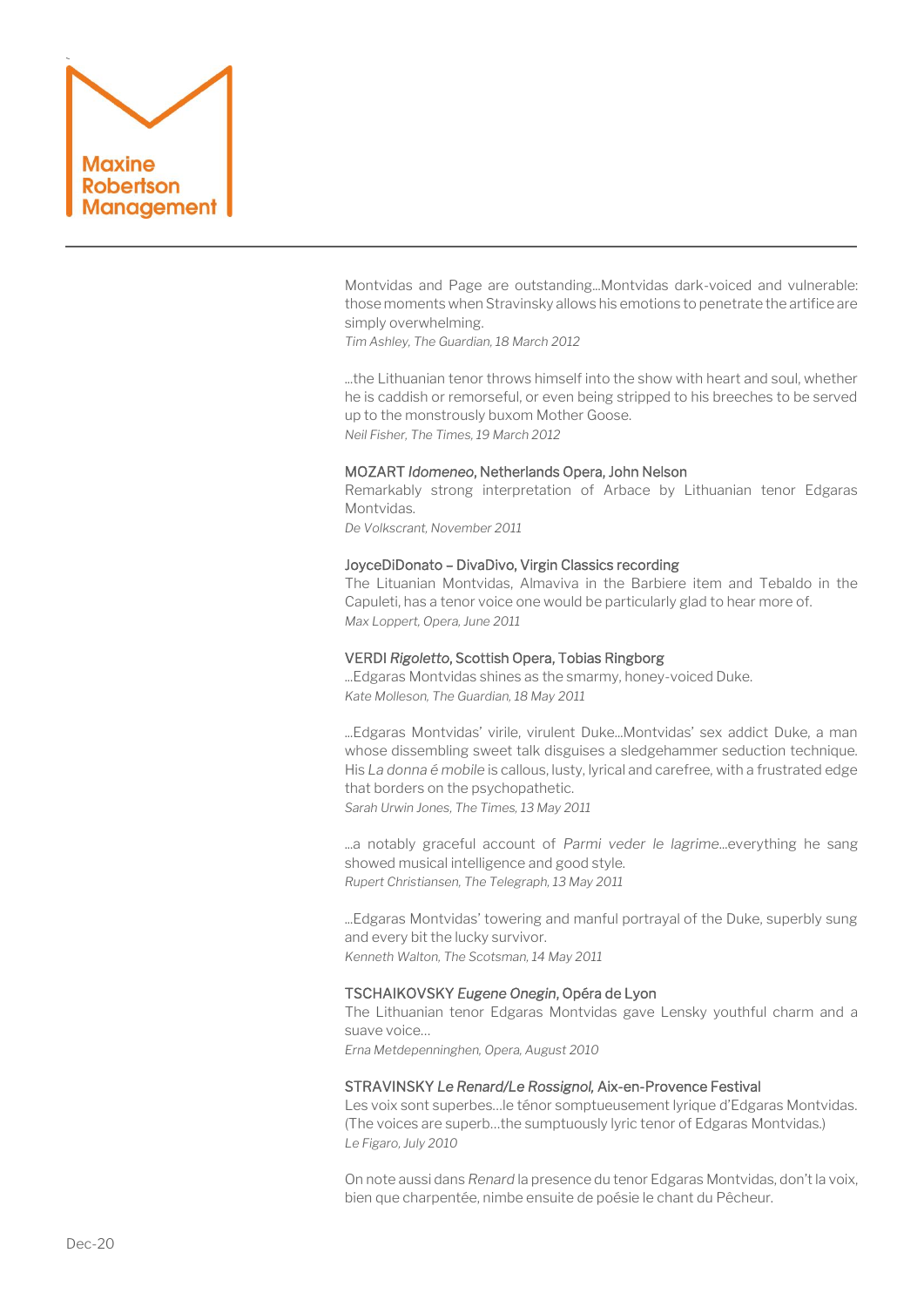

(Notable also in *Renard* is the presence of tenor Edgaras Montvidas, whose voice, although robust, swathes the song of the Fisherman (*Rossignol*) in poetry.) *Forum Opera, July 2010*

#### DONIZETTI *L'elisir d'amore,* Scottish Opera, September 2009

Strong performances cemented the success of the production; however the star of the evening was undoubtedly Edgaras Montvidas, whose Nemorino was sweetly earnest and beautifully sung. *Rowena Smith, The Guardian, 24 September 2009*

Montvidas, on the other hand seems perfect from the start…pleasing on the ear, and matched by touchingly earnest acting. His *Una furtiva lagrima* is done with a rare gracefulness rather than showboating histrionics. *Richard Morrison, The Times, 25 September 2009*

Edgaras Montvidas brings to Nemorino a sympathetic fragility with enough emotive power to evoke his ultimate triumph. *Ken Walton, The Scotsman, 25 September 2009*

#### BELLINI *I Capuleti e I Montecchi,* Opera North Grand Theatre, October 2008

… the bantamweight tenor Edgaras Montvidas made a nicely febrile Tebaldo… *Geoff Brown, The Times, 23 October 2008*

Connolly, Arnet and Montvidas are all at their absolute best in the work, singing with remarkable lustre and refined passion. *Tim Ashley, The Guardian, 23 October 2008*

With Edgaras Montvidas a fervent Tebaldo..the singing more than makes good any dramatic shortfalls.

*Lynne Walker, The Independent, November 2008*

Edgaras Montvidas demonstrates here he is much more than the Mozart tenor one might initially have anticipated. ………..(his voice) is a fine instrument, underpinned by a good technique. He is a tall, good-looking and an appreciable actor, which helps.

*Hugh Canning, The Sunday Times, November 2008*

#### MOZART *Die Entführung aus dem Serail,* Komische Oper Berlin, May 2008

Edgaras Montvidas was a great "Belmonte," singing with power and richness of tone.

*James Sohre, Opera Today, 25 May 2008*

#### MOZART *Die Entführung aus dem Serail,* Netherlands Opera, February 2008

The Lithuanian tenor Edgaras Montvidas (Belmonte) displayed an exceptional affinity for this music, with splendid breath control and stylish phrasing. Montvidas is young and handsome and his voice projects well; he should enjoy a splendid career in this repertoire. *Michael Davidson, Opera, June 2008*

GALA CONCERT, Scottish Opera, January 2006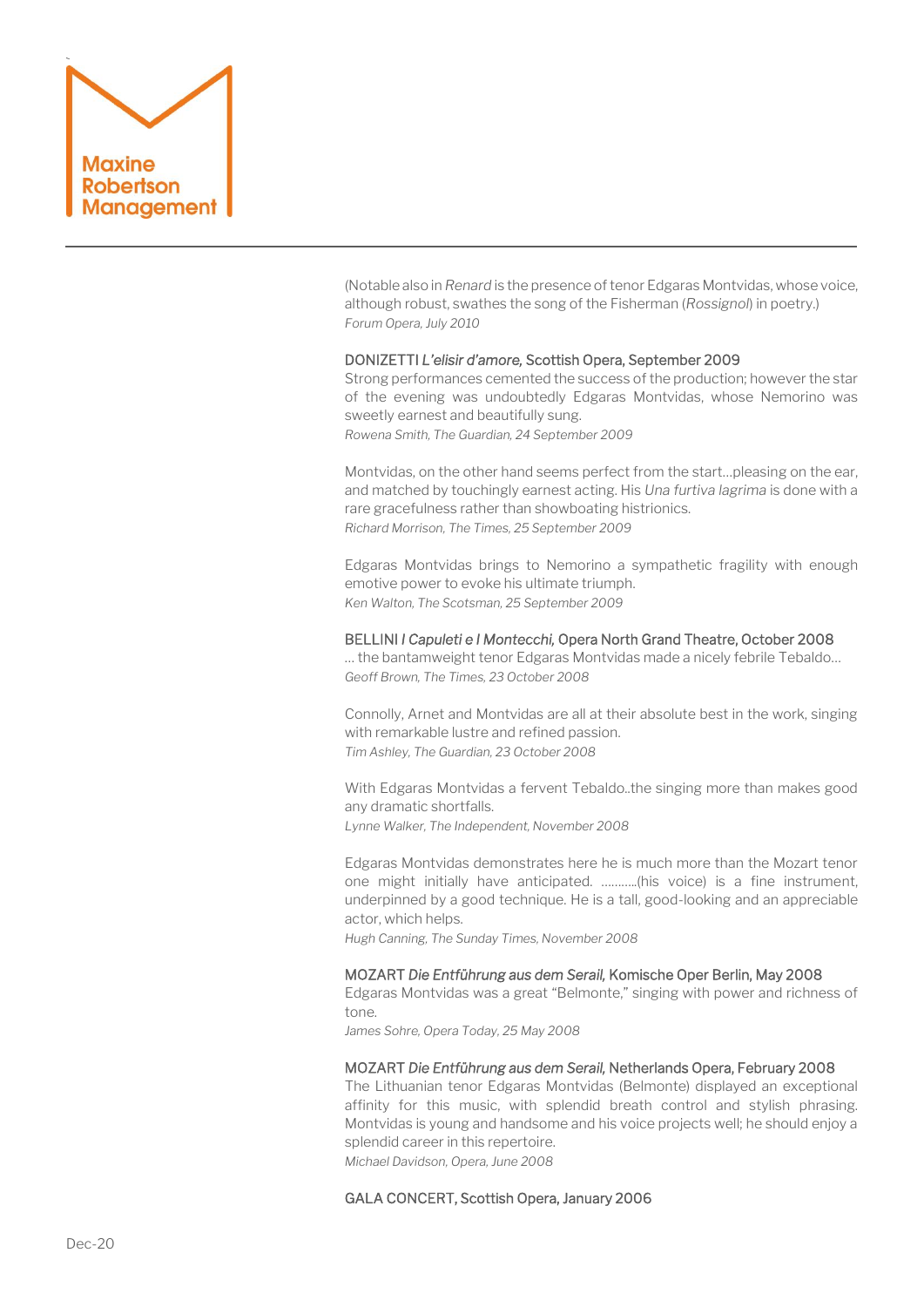

In the Cavatina Ecco ridente in cielo and the lively allegro section that follows, Edgaras Montvidas sang the elaborate bel canto line stylishly and with great technical assurance.

*The Scotsman*

#### VERDI *La Traviata,* Glyndebourne on Tour, Autumn 2003

'That is the lovelorn Alfredo, as portrayed by the very young Lithuanian tenor Edgaras Montvidas. He sang at satisfyingly true pitch, with an "interesting" timbre and – whenever needed – a fine, stylish romantic ring and thurst. And he is a committed actor, not just at obvious moments such as the end (where he did grief and despair very well): he conveyed, for example, a disarming sense of postadolescent pride at being so much in love, and the vulnerability that goes with it.' *Financial Times 13 October 2003*

'Musically it's brilliant, with not weak performance anywhere…Montvidas is all boyish intensity and elegance, though you're always aware of the temper that lurks behind the impetuous façade. *The Guardian 11 October 2003*

## MOZART *Cosi fan Tutte,* Garsington Opera, July 2003

The Lithuanian tenor Edgaras Montvidas continues his rise to fame as an accomplished Ferrando.

*The Observer*

#### VERDI *La Traviata,* Covent Garden, December 2002

Major operatic careers have been kicked off when a little-known singer has deputised in a leading role. After the first night of Covent Garden's revival of La Traviata one wonders what the future holds for Lithuanian tenor Edgaras Montvidas. Montvidas was pitched at short notice into taking over as Alfredo from the indisposed Roberto Aronica. He is a rather fine exponent of the role... He sings with an instinctive feel for the inner pulse of Verdi's music. He is a convincing actor too, first approaching Violetta with a combination of gauche desire and the stiff-backed wariness of someone tentatively breaking away form the legacy of a morally rigid upbringing. When he publicly denounced her, he is ambivalent and wretched rather than blind with rage. *Tim Ashley, The Guardian, 1*7 *December 2002*

As it happens, Montvidas was one of the best things about the evening. Wisely untempted to do something his voice isn't suited to, he sang the part of Alfredo with a lieder singer's sensitivity, lots of brave sotto-voce phrasing, an attention to words that made up for his shortage of octane, and a point of interest through the first two acts where everyone else was just going through the motions. *Robert Thicknesse, The Times, 16 December* 2002

#### VERDI *I Masnadieri,* Royal Opera House, December 2002

Edgaras Montvidas made his mark as Arminio (in earlier Verdi he would have had to make do with recitative, but here gets a rewarding narration)… *Opera Magazine, December 2002*

## FALLA *La Vida Breve,* BBC Proms, August 2002